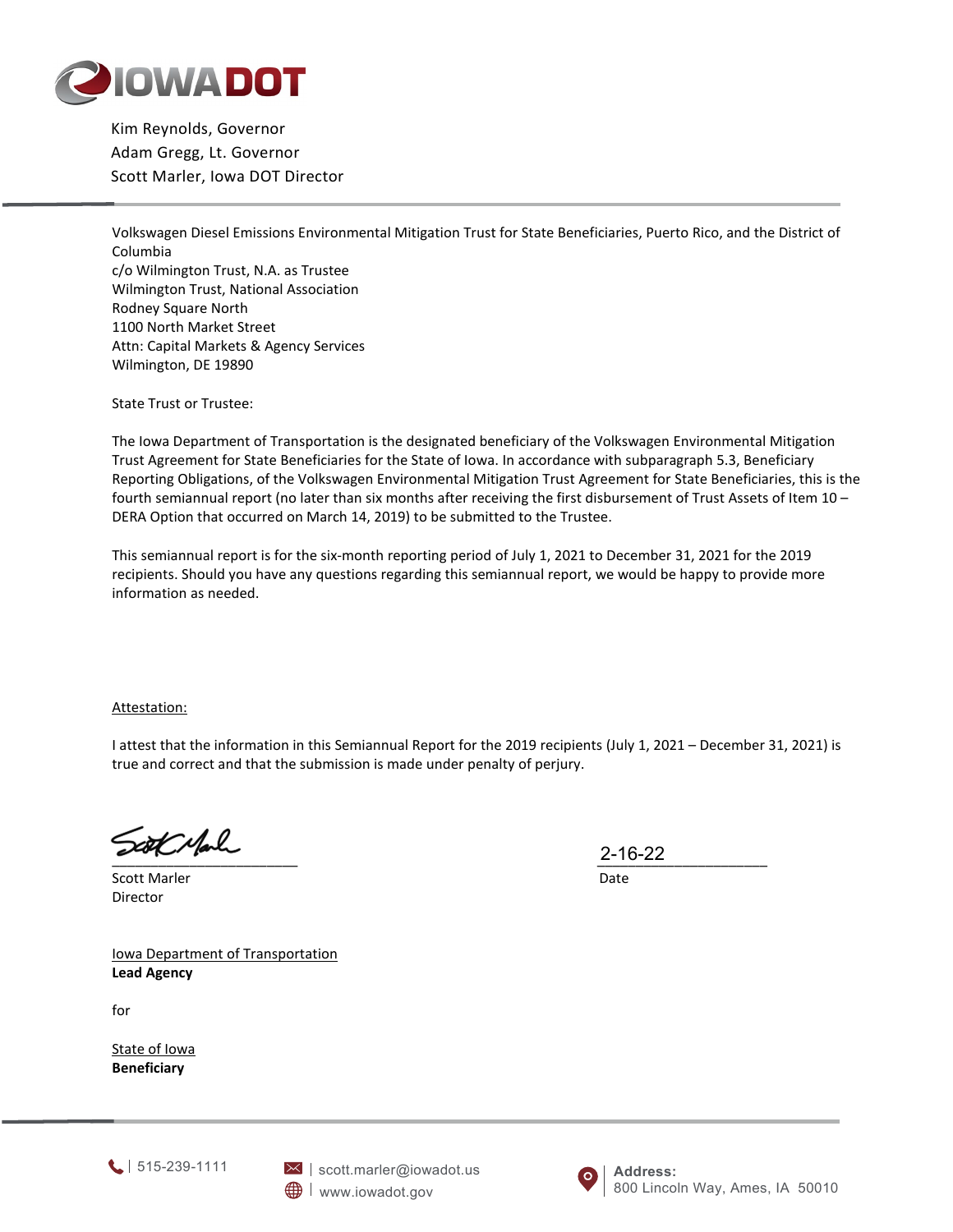## **Iowa's Volkswagen Settlement Environmental Mitigation Trust Semi-Annual Report**

| <b>Recipient Name</b>   | <b>State of Iowa</b>              |
|-------------------------|-----------------------------------|
| <b>Project Number</b>   | 2019                              |
| <b>Agreement Number</b> |                                   |
| <b>Reporting Period</b> | July 1, 2021 to December 31, 2021 |
| <b>Total VW Award</b>   | \$3,865,550.00                    |

| <b>Ouestion</b>                                                                                                                                                                                             | Answer                                                                                                                                                                                                                                                                                                                 |
|-------------------------------------------------------------------------------------------------------------------------------------------------------------------------------------------------------------|------------------------------------------------------------------------------------------------------------------------------------------------------------------------------------------------------------------------------------------------------------------------------------------------------------------------|
|                                                                                                                                                                                                             | The State of Iowa completed 10 projects from July 1, 2021 to December 31, 2021.                                                                                                                                                                                                                                        |
| What actual accomplishments occurred during the reporting period?                                                                                                                                           |                                                                                                                                                                                                                                                                                                                        |
| Did you award any rebates or subawards during the reporting<br>period? If so, list the recipients and how much funding they<br>received.                                                                    | Sunflower Enterprises, Inc. - \$165,900, Burke Corporation - \$166,115, City of Des Moines - \$500,000, Washington CSD -<br>\$115,316, SE Polk CSD - \$75,000, Muscatine CSD - \$78,750, Mount Pleasant CSD - \$107,674, Keota CSD - \$26,250,<br>Forest City CSD - \$68,645.25, Aplington-Parkersburg CSD - \$44,500. |
| Provide a comparison of actual accomplishments with the                                                                                                                                                     | From all the reports that have been submitted every school or business is making progress. They are all in the last stages of                                                                                                                                                                                          |
| anticipated outputs/outcomes and timelines/milestones specified in<br>the project Work Plan.                                                                                                                | receiving their new vehicle, scrapping their old vehicle, and completing their claim reimbursement paperwork.                                                                                                                                                                                                          |
| If anticipated outputs/outcomes and/or timelines/milestones are not<br>met, why not? Did you encounter any problems during the reporting<br>period which may interfere with meeting the project objectives? | Milestones for the Iowa DOT are to keep all project sponsors moving and to complete the last two remaining projects.                                                                                                                                                                                                   |
| How do you propose to remedy any problems? Identify how and the<br>date you will get back on course to meet the anticipated<br>outputs/outcomes and/or timelines/milestones specified in the                | Outside of COVID-19 the Iowa DOT hasn't encountered any problems.                                                                                                                                                                                                                                                      |
| If any cost-shares are reported for this Reporting Period in Table 1<br>above, identify the source of the funds.                                                                                            | <b>NA</b>                                                                                                                                                                                                                                                                                                              |
| Was any program income generated during the reporting period?<br>Identify amount of program income, how it was generated, and how<br>the program income was/will be used.                                   | NA                                                                                                                                                                                                                                                                                                                     |
| Did any public relations events regarding this grant take place during<br>the reporting period?                                                                                                             | No.                                                                                                                                                                                                                                                                                                                    |
| What is the URL for the state website listing the total number and                                                                                                                                          | https://iowadot.gov/VWSettlement/default.aspx                                                                                                                                                                                                                                                                          |
| dollar amount of subawards, rebates, or loans provided, as well as a<br>breakdown of the technologies funded? Please also list any other                                                                    |                                                                                                                                                                                                                                                                                                                        |
| What project activities are planned for the next reporting period?                                                                                                                                          | For the next reporting period the Iowa DOT would like to have the remaining 2 projects completed to hit the December<br>2022 deadline. Two project extensions were given to Sysco Iowa, Inc. and Maquoketa CSD due to COVID-19 issues.                                                                                 |

| <b>Table 3. Subaward Reporting Requirements</b>                            |          |
|----------------------------------------------------------------------------|----------|
| Requirement                                                                | Response |
| Summaries of results of reviews of financial and programmatic              | N/A      |
| Summaries of findings from site visits and/or desk reviews to ensure $N/A$ |          |
| Environmental results the subrecipient achieved                            | N/A      |
| Summaries of audit findings and related pass-through entity                | N/A      |
| Actions the pass-through entity has taken to correct deficiencies          | N/A      |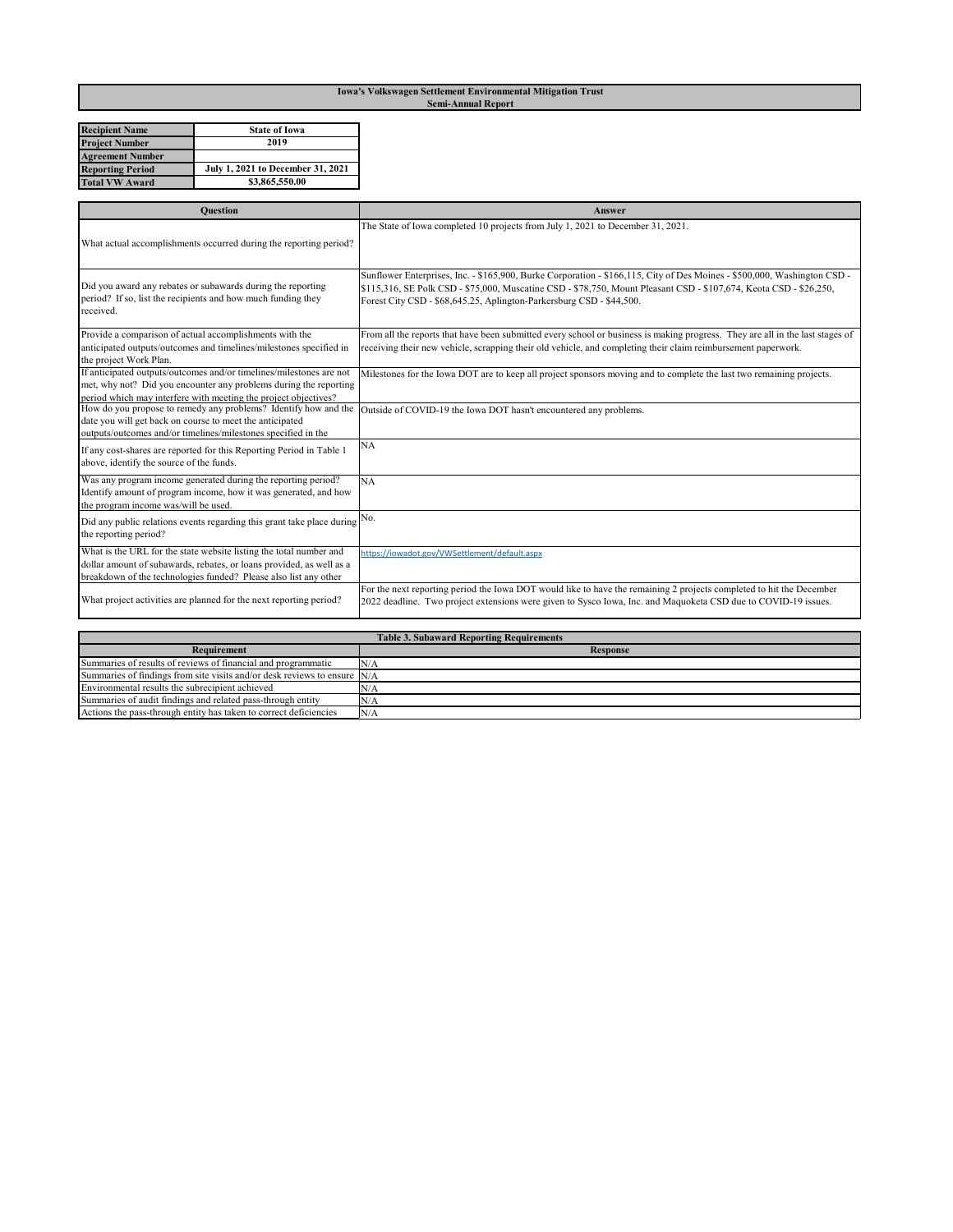

Kim Reynolds, Governor Adam Gregg, Lt. Governor Scott Marler, Iowa DOT Director

Volkswagen Diesel Emissions Environmental Mitigation Trust for State Beneficiaries, Puerto Rico, and the District of Columbia c/o Wilmington Trust, N.A. as Trustee Wilmington Trust, National Association Rodney Square North 1100 North Market Street Attn: Capital Markets & Agency Services Wilmington, DE 19890

State Trust or Trustee:

The Iowa Department of Transportation is the designated beneficiary of the Volkswagen Environmental Mitigation Trust Agreement for State Beneficiaries for the State of Iowa. In accordance with subparagraph 5.3, Beneficiary Reporting Obligations, of the Volkswagen Environmental Mitigation Trust Agreement for State Beneficiaries, this is the third semiannual report (no later than six months after receiving the first disbursement of Trust Assets of Item 10 -DERA Option that occurred on March 14, 2019) to be submitted to the Trustee.

This semiannual report is for the six-month reporting period of July 1, 2021 to December 31, 2021 for the 2020 recipients. Should you have any questions regarding this semiannual report, we would be happy to provide more information as needed.

Attestation:

I attest that the information in this Semiannual Report for the 2020 recipients (July 1, 2021 – December 31, 2021) is true and correct and that the submission is made under penalty of perjury.

Scott Marler **Date** Director

 $2-10-22$ 2-16-22

Iowa Department of Transportation **Lead Agency**

for

State of Iowa **Beneficiary**



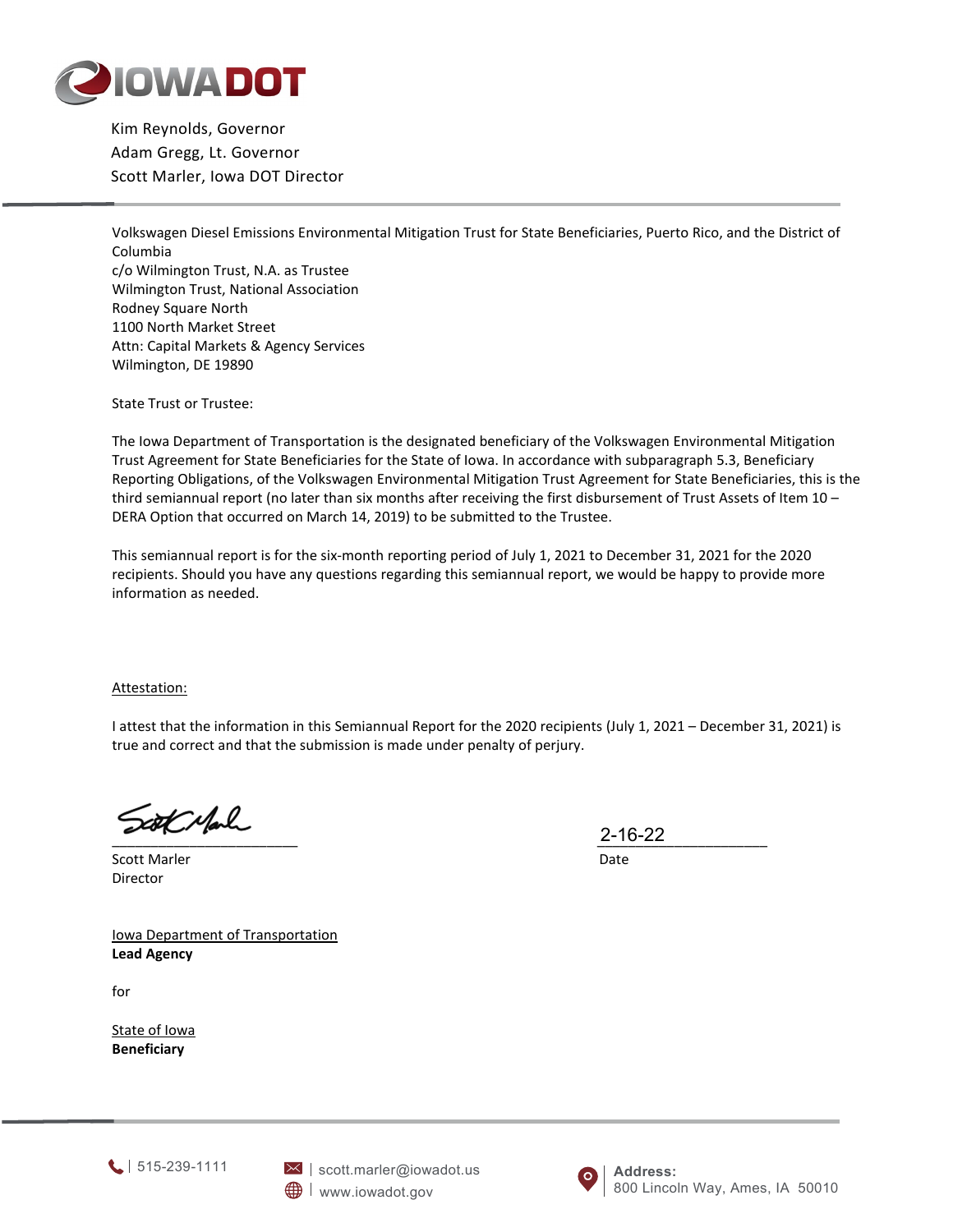## **Iowa's Volkswagen Settlement Environmental Mitigation Trust Semi-Annual Report**

| <b>Recipient Name</b>   | <b>State of Iowa</b>              |
|-------------------------|-----------------------------------|
| <b>Project Number</b>   | 2020                              |
| <b>Agreement Number</b> |                                   |
| <b>Reporting Period</b> | July 1, 2021 to December 31, 2021 |
| <b>Total VW Award</b>   | \$3,914,614.00                    |

| <b>Ouestion</b>                                                                                                                                                                                                | Answer                                                                                                                                                                                                                                                                                                                                                                                                                                                                                                                                          |
|----------------------------------------------------------------------------------------------------------------------------------------------------------------------------------------------------------------|-------------------------------------------------------------------------------------------------------------------------------------------------------------------------------------------------------------------------------------------------------------------------------------------------------------------------------------------------------------------------------------------------------------------------------------------------------------------------------------------------------------------------------------------------|
| What actual accomplishments occurred during the reporting period?                                                                                                                                              | The State of Iowa completed 16 projects from July 1, 2021 to December 31, 2021.                                                                                                                                                                                                                                                                                                                                                                                                                                                                 |
| Did you award any rebates or subawards during the reporting<br>period? If so, list the recipients and how much funding they<br>received.                                                                       | City of Sioux City - \$15,000, Rock Rapids Municipal Utilities - \$9,000, City of Des Moines(5th Ave) - \$15,000, City of Des<br>Moines(2nd Ave) - \$15,000, City of Ames(Isaac Newton Drive) - \$108,931.10, City of Ames(Hayward Ave) - \$12,200, Ar-<br>We-Va CSD - \$24,287.25, Benton CSD - \$84,429, Clear Lake CSD - \$50,000, Harlan CSD - \$24,968.25, Indianola CSD -<br>\$75,000, Mid-Prairie CSD - \$54,000, North Scott CSD - \$109,663.50, Norwalk CSD - \$25,000, Union CSD - \$25,000,<br>Waverly-Shell Rock CSD - \$27,714.75. |
| Provide a comparison of actual accomplishments with the<br>anticipated outputs/outcomes and timelines/milestones specified in<br>the project Work Plan.                                                        | Comparing actual accomplishments with anticipated outcomes all expectations were met or exceeded. Although COVID-19<br>may have led to delays of some items, many claims for reimbursement were received.                                                                                                                                                                                                                                                                                                                                       |
| If anticipated outputs/outcomes and/or timelines/milestones are not<br>met, why not? Did you encounter any problems during the reporting<br>period which may interfere with meeting the project objectives?    | Milestones for the Iowa DOT are to keep all project sponsors moving and to understand tasks may take longer than normal<br>due to COVID-19.                                                                                                                                                                                                                                                                                                                                                                                                     |
| How do you propose to remedy any problems? Identify how and the<br>date you will get back on course to meet the anticipated<br>outputs/outcomes and/or timelines/milestones specified in the                   | Keep in constant communication with all sponsors and be availabe to identify any solutions to problems that may come up.                                                                                                                                                                                                                                                                                                                                                                                                                        |
| If any cost-shares are reported for this Reporting Period in Table 1<br>above, identify the source of the funds.                                                                                               | <b>NA</b>                                                                                                                                                                                                                                                                                                                                                                                                                                                                                                                                       |
| Was any program income generated during the reporting period?<br>Identify amount of program income, how it was generated, and how<br>the program income was/will be used.                                      | <b>NA</b>                                                                                                                                                                                                                                                                                                                                                                                                                                                                                                                                       |
| Did any public relations events regarding this grant take place during<br>the reporting period?                                                                                                                | No                                                                                                                                                                                                                                                                                                                                                                                                                                                                                                                                              |
| What is the URL for the state website listing the total number and<br>dollar amount of subawards, rebates, or loans provided, as well as a<br>breakdown of the technologies funded? Please also list any other | https://iowadot.gov/VWSettlement/default.aspx                                                                                                                                                                                                                                                                                                                                                                                                                                                                                                   |
| What project activities are planned for the next reporting period?                                                                                                                                             | For the next reporting period the Iowa DOT would like to see 10-15 projects reimbursed. Using the approach of a constant<br>10-15 projects getting reimbursed every six months will easily allow us to hit our deadline of December 2022.                                                                                                                                                                                                                                                                                                       |
| <b>Table 3. Subaward Reporting Requirements</b>                                                                                                                                                                |                                                                                                                                                                                                                                                                                                                                                                                                                                                                                                                                                 |
| <b>Requirement</b>                                                                                                                                                                                             | <b>Response</b>                                                                                                                                                                                                                                                                                                                                                                                                                                                                                                                                 |

| Requirement                                                                | <b>Response</b> |
|----------------------------------------------------------------------------|-----------------|
| Summaries of results of reviews of financial and programmatic              | N/A             |
| Summaries of findings from site visits and/or desk reviews to ensure $N/A$ |                 |
| Environmental results the subrecipient achieved                            | N/A             |
| Summaries of audit findings and related pass-through entity                | N/A             |
| Actions the pass-through entity has taken to correct deficiencies          | N/A             |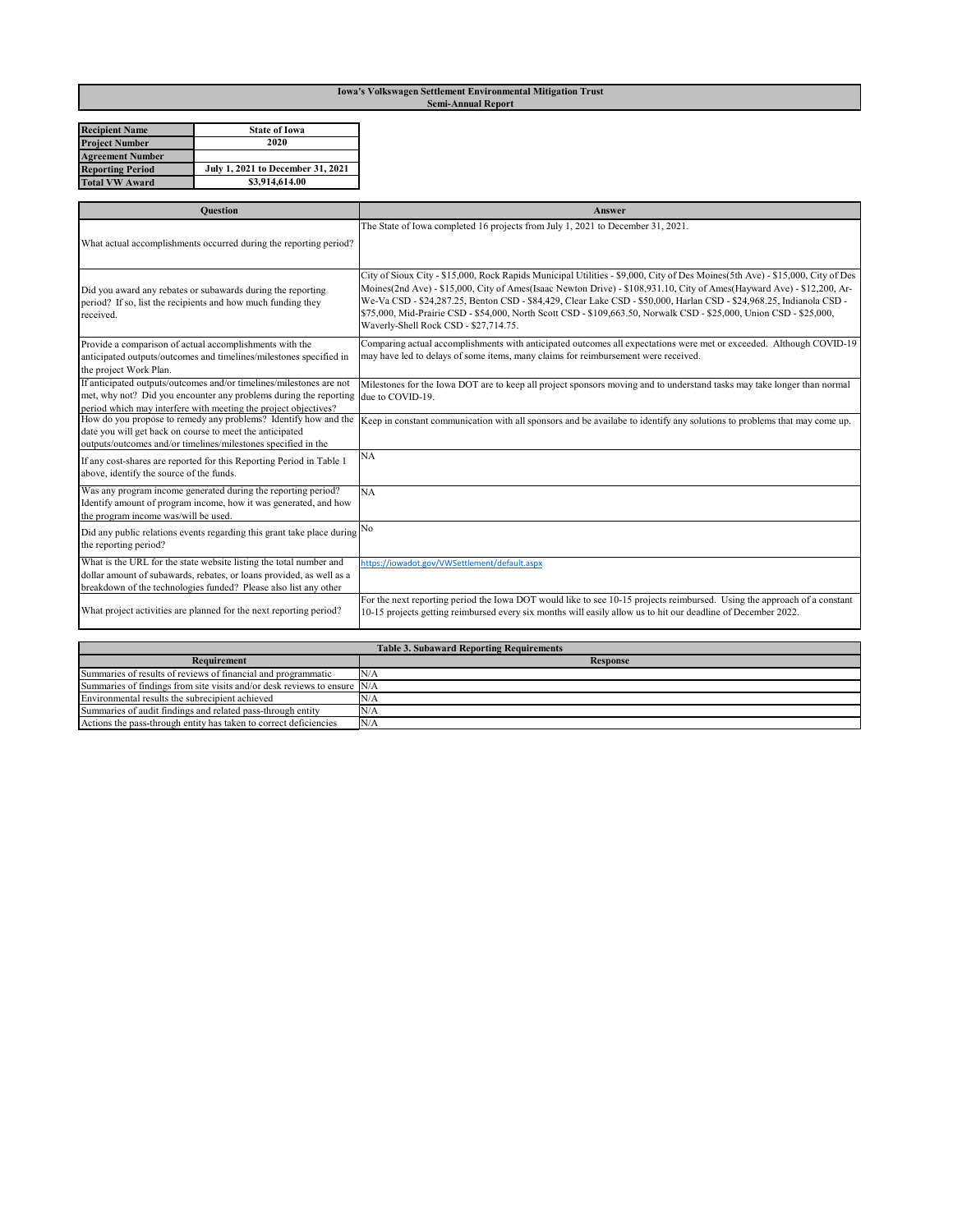

Kim Reynolds, Governor Adam Gregg, Lt. Governor Scott Marler, Iowa DOT Director

Volkswagen Diesel Emissions Environmental Mitigation Trust for State Beneficiaries, Puerto Rico, and the District of Columbia c/o Wilmington Trust, N.A. as Trustee Wilmington Trust, National Association Rodney Square North 1100 North Market Street Attn: Capital Markets & Agency Services Wilmington, DE 19890

State Trust or Trustee:

The Iowa Department of Transportation is the designated beneficiary of the Volkswagen Environmental Mitigation Trust Agreement for State Beneficiaries for the State of Iowa. In accordance with subparagraph 5.3, Beneficiary Reporting Obligations, of the Volkswagen Environmental Mitigation Trust Agreement for State Beneficiaries, this is the first semiannual report (no later than six months after receiving the first disbursement of Trust Assets of Item 10 – DERA Option that occurred on March 14, 2019) to be submitted to the Trustee.

This semiannual report is for the six-month reporting period of July 1, 2021 to December 31, 2021 for the 2021 recipients. Should you have any questions regarding this semiannual report, we would be happy to provide more information as needed.

Attestation:

I attest that the information in this Semiannual Report for the 2021 recipients (July 1, 2021 – December 31, 2021) is true and correct and that the submission is made under penalty of perjury.

 $Z=10-ZZ$ 

Scott Marler **Date** Director

2-16-22

Iowa Department of Transportation **Lead Agency**

for

State of Iowa **Beneficiary**